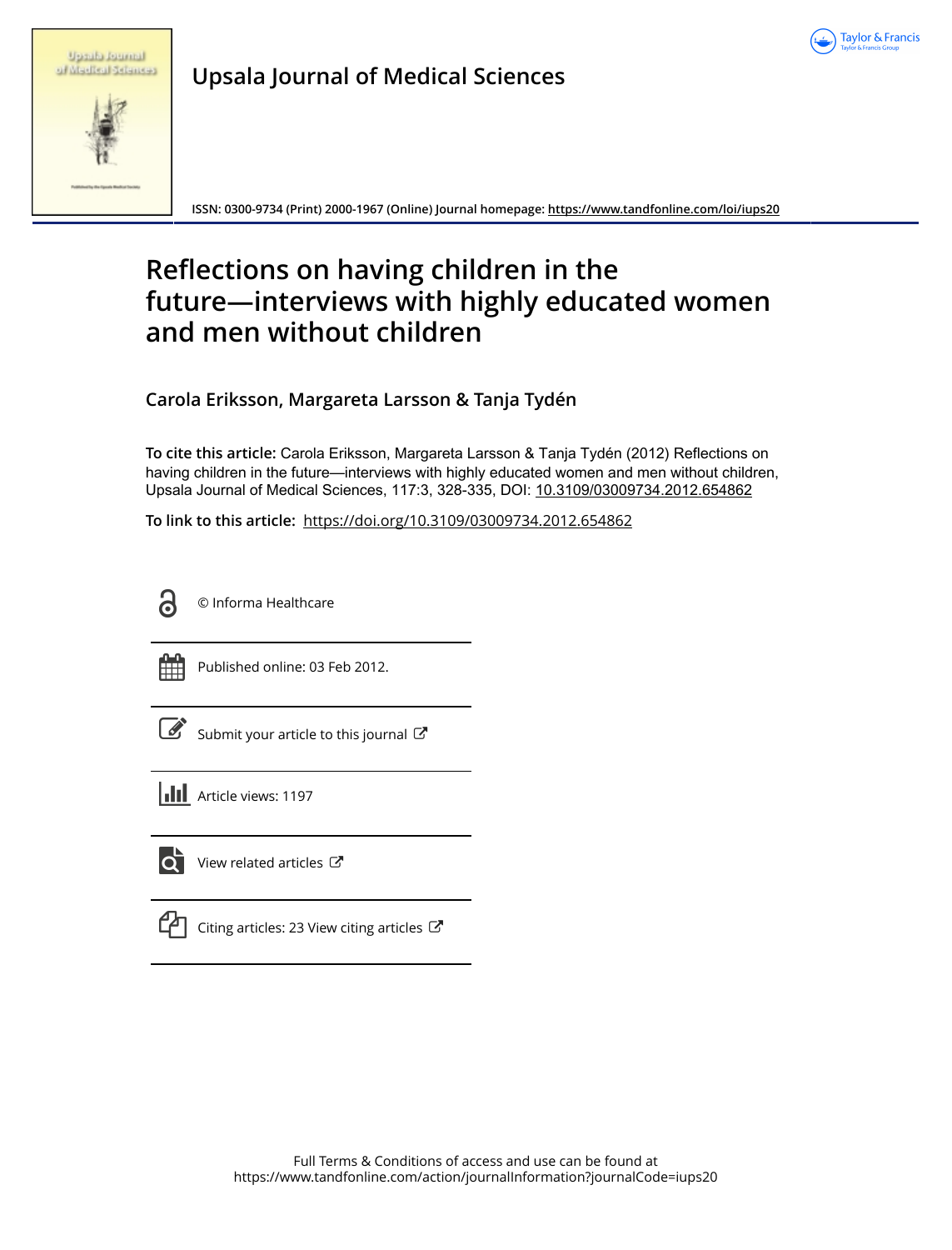# ORIGINAL ARTICLE

# Reflections on having children in the future—interviews with highly educated women and men without children

# CAROLA ERIKSSON<sup>1</sup>, MARGARETA LARSSON<sup>2</sup> & TANJA TYDÉN<sup>1</sup>

<sup>1</sup>Department of Public Health and Caring Sciences, Uppsala University, Sweden, and <sup>2</sup>Department of Women's and Children's Health, Uppsala University, Sweden

#### Abstract

**Background.** There is a trend to delay birth of the first child until the age at which female reproductive capacity has started to decrease. The aim of the present study was to explore how highly educated women and men reflected on future parenthood. Methods. Twenty-two women and 18 men, who had started their professional career, were subjected to individual qualitative semi-structured interviews with qualitative content analysis guiding the analysis.

Results. All informants, except for three women, planned to have children when some important prerequisites were fulfilled. Women and men reflected in much the same way, and prerequisites for parenthood were being of reasonable age and having a partner in the same phase of life. A reasonable age was considered in relation to reproductive capacity, and both women and men expressed awareness of the natural decline in fertility at higher ages. Good living conditions with stable finances were also important. Parenthood was perceived as a challenge and a sacrifice but also as enriching life. Reasons for having children included being part of the future and settling down to build their own family. Many concluded that there would never be a perfect time for having children.

Conclusion. Highly educated women and men reflect on various factors when considering family planning. Being of reasonable age and having good living conditions, in particular a sound personal economy, were important. Given their goals, it is not surprising that many postpone parenthood until ages when female reproductive capacity is decreased.

Key words: Attitudes, content analysis, fertility, parenthood, reproduction

# Introduction

In many European countries, women and men tend to postpone having children until ages at which their reproductive capacity has started to decline (1). In Sweden, the mean age at which women and men have their first child has increased by 4–5 years during the past 40 years and was 28.9 and 31.4 years, respectively, in 2010. As many as 12.6% of the nulliparous were 35 years or older. The mean age of firsttime mothers varies in different parts of Sweden and is highest (32.4 years) in Stockholm, the capital of Sweden (2). The negative consequences of postponed parenthood are that some couples may not be biologically able to become parents, or to have the

number of children they wish, combined with an increased risk for pregnancy complications. In addition, medical interventions and treatment of involuntary childlessness resulting from postponed child-bearing imply an economic cost for society and/or the couple and emotional distress for the individuals involved.

A range of factors are assumed to influence postponed child-bearing. In a review by Miles et al., effective contraception, increases in women's education and labour market participation, value changes, gender equity, partnership changes, housing conditions, economic uncertainty, and the absence of supportive family policies were pointed out as central reasons (3). The trend toward delayed home-leaving in Italy and

(Received 9 December 2011; accepted 23 December 2011) ISSN 0300-9734 print/ISSN 2000-1967 online 2012 Informa Healthcare DOI: 10.3109/03009734.2012.654862

Correspondence: Professor Tanja Tydén, PhD, RNM, Department of Public Health and Caring Sciences, Uppsala University, Box 564, S-75122 Uppsala, Sweden. E-mail: Tanja.Tyden@pubcare.uu.se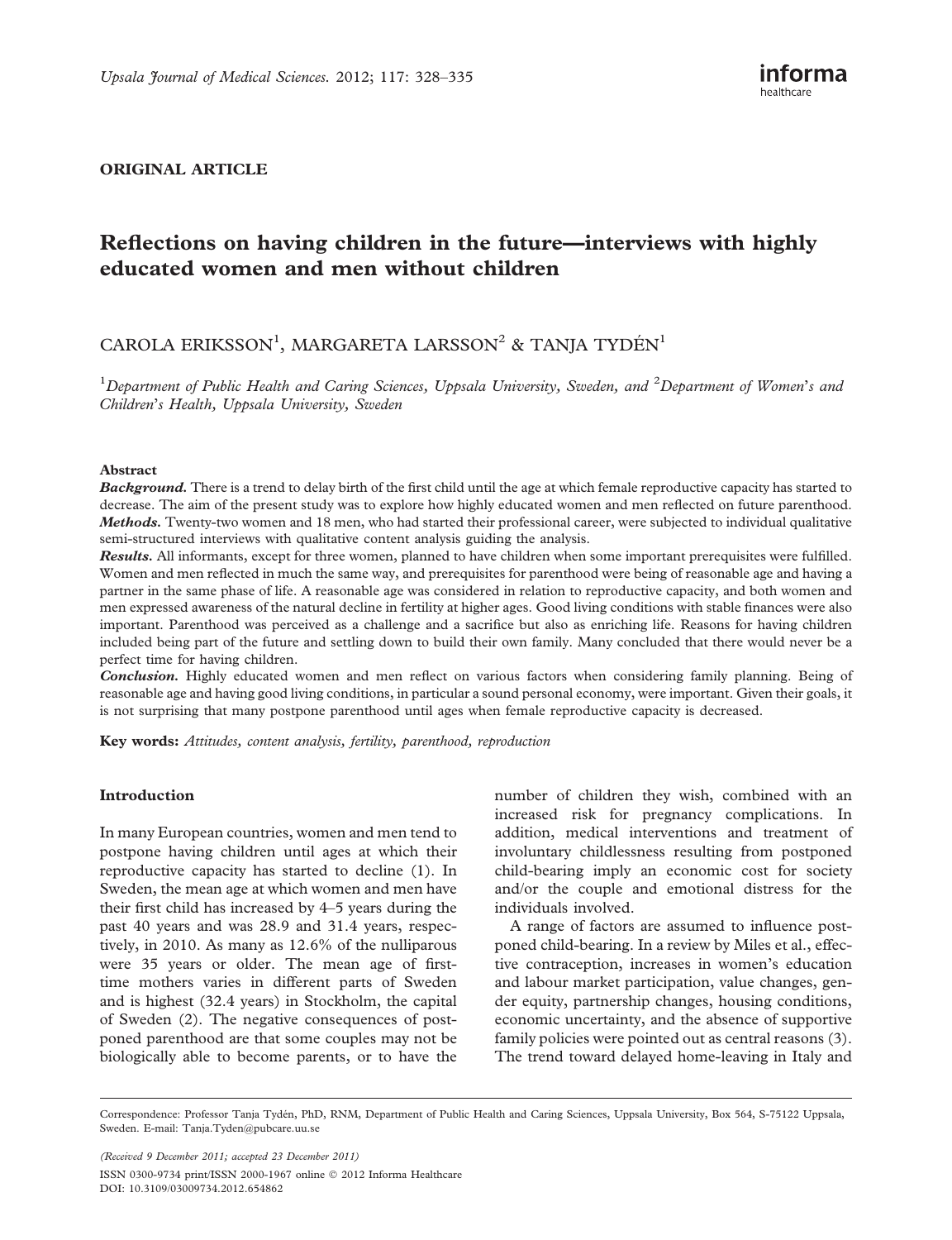Spain has also been shown to coexist with a very low fertility rate (4).

Sweden is well known for its long-standing supportive family policies such as generous paid parental leave and public child-care. These family policies seem to play an important role in keeping fertility relatively high (the total fertility rate in 2010 was 1.98) in spite of the trend toward postponing parenthood. Parental leave benefits are based on annual income from the preceding year. Having a stable income is therefore an important prerequisite for child-bearing. A group of young adults without a stable income is university students. Surveys of attitudes toward future parenthood and fertility awareness among undergraduate and postgraduate university students have shown that women and men had positive attitudes toward having children in the future, and the majority wished to have two or three children. As many as two out of three postgraduate female students wished to have their last child at the age of 35 years or older. One striking difference between the postgraduate students was that more women than men felt that having children while completing postgraduate studies was or would be difficult, and that parenthood would negatively affect their status on the labour market (5–7). Studies undertaken in Great Britain and Australia among women around 35 years of age have indicated that not having a partner and wanting financial security were the primary reasons for their childlessness (8,9). Most of the research on postponed parenthood has focused on women, but a recent study on male university students in Australia found that the men valued having a stable relationship and personal maturity before having children as well as completed studies, financial security, and a permanent and flexible job (10).

As delayed parenthood is common among highly educated people, and most research is based on standardized questionnaires or register data, the aim of the current qualitative approach study was to gain a deeper understanding of how highly educated women and men without children reflect on having children in the future.

# Material and methods

#### Informants and study setting

We interviewed 22 women and 18 men who had at least 4 years of university education and had started their professional career at a work-place where the majority of the staff had a university education. The data collection was conducted in three university towns in Sweden: Uppsala, Umeå, and Stockholm. Permission for conducting the study was sought from

the human resource manager at each work-place. Managers informed their staff about the study by e-mailing out our information letter, which described the aim of the study and stated that we wished to interview women and men, in their 30s, about their thoughts and reflections on having children. Those who were interested in participating were requested to phone or send an e-mail to the researchers for further information and arrangement of a suitable time for the interview.

#### Data collection and instrument

The interviews took place in a quiet room offered by the work-place, or at a place outside the office. The interviews were audio-taped and lasted for about half an hour (range 20–60 minutes). Prior to the interview, all informants had been informed that participation was voluntary and that anonymity was guaranteed.

A semi-structured topic guide based on concepts derived from previous studies on university students was used (5–7). Topics covered in the interview were: personal attitudes toward having children in the future, timing of parenthood, and prerequisites for parenthood. Women and men were asked to reflect on the same questions. The interview started with questions on age, education, and civil status. Then all informants were asked: 'Please, tell me your thoughts about having children in the future'. The answers given were then followed up by probing questions intended to promote clarification and expansion, for example 'what do you mean when you say' or 'what makes you think so'. The interviews were transcribed verbatim.

After the interview, the informants were invited to pose questions related to fertility issues to the interviewer.

#### Data analysis

The interviews were analysed using content analysis (11). Interview transcripts were read carefully to get a sense of the whole. Then text was transferred into meaning units, which is a piece of text related to the aim of the study. These meaning units were condensed, i.e. shortening the text while still preserving the core content, and labelled with a code. All codes were sorted into nine subcategories and three categories according to their content and meaning. Transcripts and codes created from female and male informants were scrutinized separately and then compared. An example of the analysis process is given in Tables I and II. During this process all authors discussed the content of the subcategories and categories, and changes and redefinitions were made until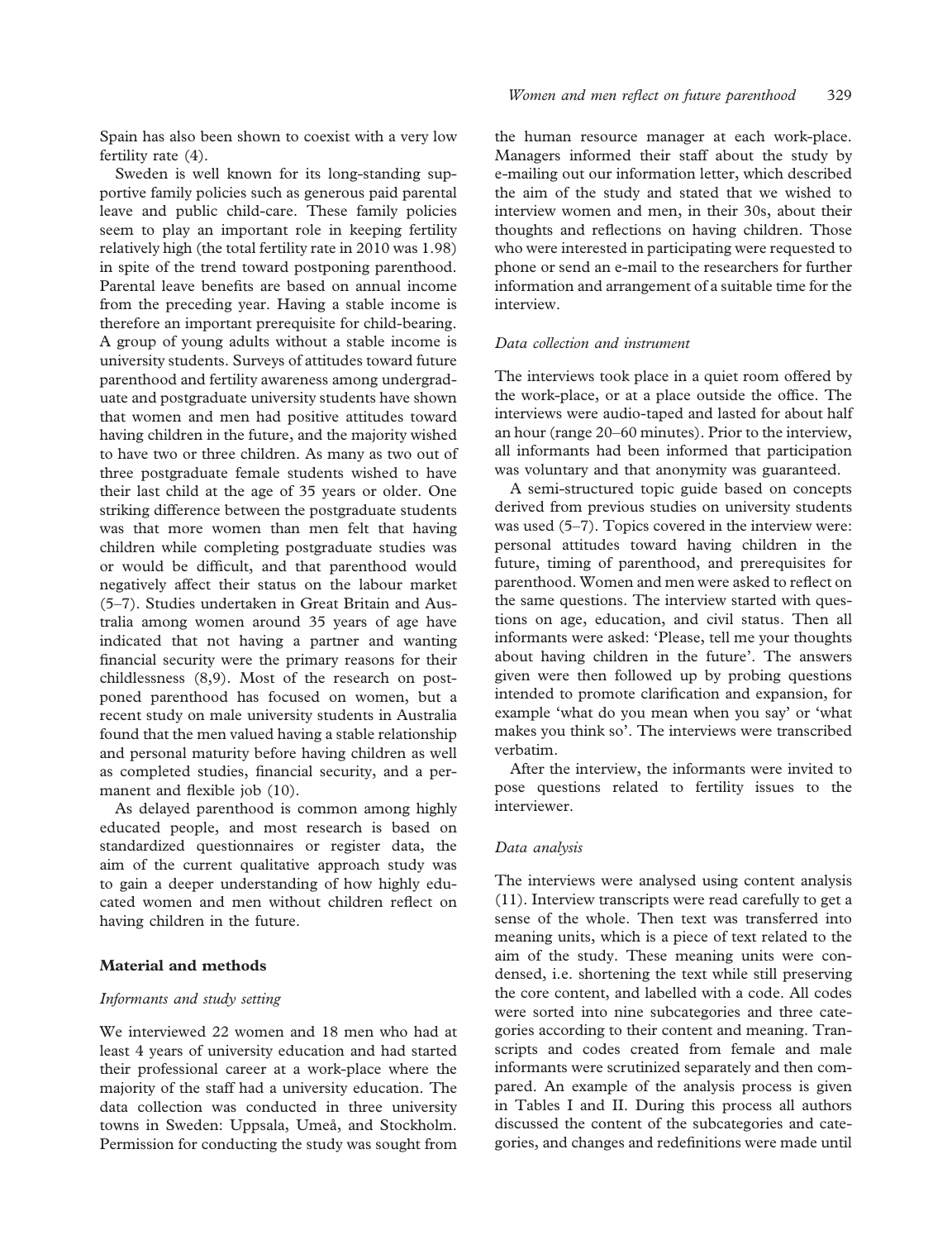# 330 C. Eriksson et al.

|  |  | Table I. Examples of meaning units, codes, subcategories, and categories. |  |
|--|--|---------------------------------------------------------------------------|--|
|  |  |                                                                           |  |
|  |  |                                                                           |  |

| Meaning units                                                                                                                                                                                                       | Codes                                           | Subcategory          | Category                     |  |  |
|---------------------------------------------------------------------------------------------------------------------------------------------------------------------------------------------------------------------|-------------------------------------------------|----------------------|------------------------------|--|--|
| 'Children give a lot to you, happiness,<br>Adds many positive<br>joy, love $\dots$ yeah, a lot' $(w2)$<br>qualities                                                                                                 |                                                 | An enriching of life | Pros and cons of family life |  |  |
| I think you learn a lot from having<br>kids, that it helps you progress as a<br>human being, you become more<br>responsible and get a new<br>perspective on what's important,<br>and so on' $(m2)$                  | Increases responsibility<br>and priority making |                      |                              |  |  |
| 'It's a forever and life-<br>changing decision, so it bears<br>thinking about more than just<br>once' $(w19)$                                                                                                       | An irreversible<br>commitment                   | A challenge          |                              |  |  |
| 'I think that life with a child will be<br>very demanding, I will likely be<br>really tired and worn-out and doubt<br>myself a lot, but at the same time, it<br>will be really wonderful' (m9)                      | Both exhausting and<br>wonderful                |                      |                              |  |  |
| 'But you're afraid of having to<br>change the life-style you're used to,<br>and of losing friends who don't<br>have children and so are more<br>active, while you yourself are<br>locked in' $(w16)$                | Personal forsaking                              | A sacrifice          |                              |  |  |
| I understand people who choose<br>Restricting<br>not to have children, those who<br>want to do as they please without<br>having to compromise owing to the<br>constraints that come with having a<br>family' $(m5)$ |                                                 | A sacrifice          |                              |  |  |

consensus was reached. Translation of the quotes in the article was done by a professional Swedish– English translator.

## Ethics

Verbal and written information regarding the aim and procedure were given to all participants. They were informed that they were free to withdraw from the study at any time and without declaring any reason.

Table II. Subcategories and categories.

| Subcategories                              | Categories        |  |
|--------------------------------------------|-------------------|--|
| Being part of the future                   | Reasons for       |  |
| Settling down to build their own<br>family | having children   |  |
| Adjusting to social expectations           |                   |  |
| A stable relationship                      | Prerequisites for |  |
| Reasonable age                             | parenthood        |  |
| Good living conditions                     |                   |  |
| An enriching of life                       | Pros and cons of  |  |
| A challenge                                | family life       |  |
| A sacrifice                                |                   |  |

The study was approved by the regional ethical review board at Uppsala University, Sweden (No. 2010-085).

# Results

Participant characteristics for women (mean age 30 years, range 25–38) and men (mean age 30 years, range 24–36) are detailed in Tables III and IV. All but two were born in Sweden, and at the time of the interview two women and one man were expecting their first child.

The vast majority of the informants wanted to have children, most commonly within the next 2–3 years. Three of the women had decided not to have children at all.

In the following section, the categories 'Prerequisites for parenthood', 'Reasons for having or not having children', and 'Pros and cons of family life' describe how the informants expressed their reflections on having children in the future.

# Prerequisites for parenthood

Although many of the informants said that the 'perfect' time for having children would probably never turn up, or that the 'right' time could not be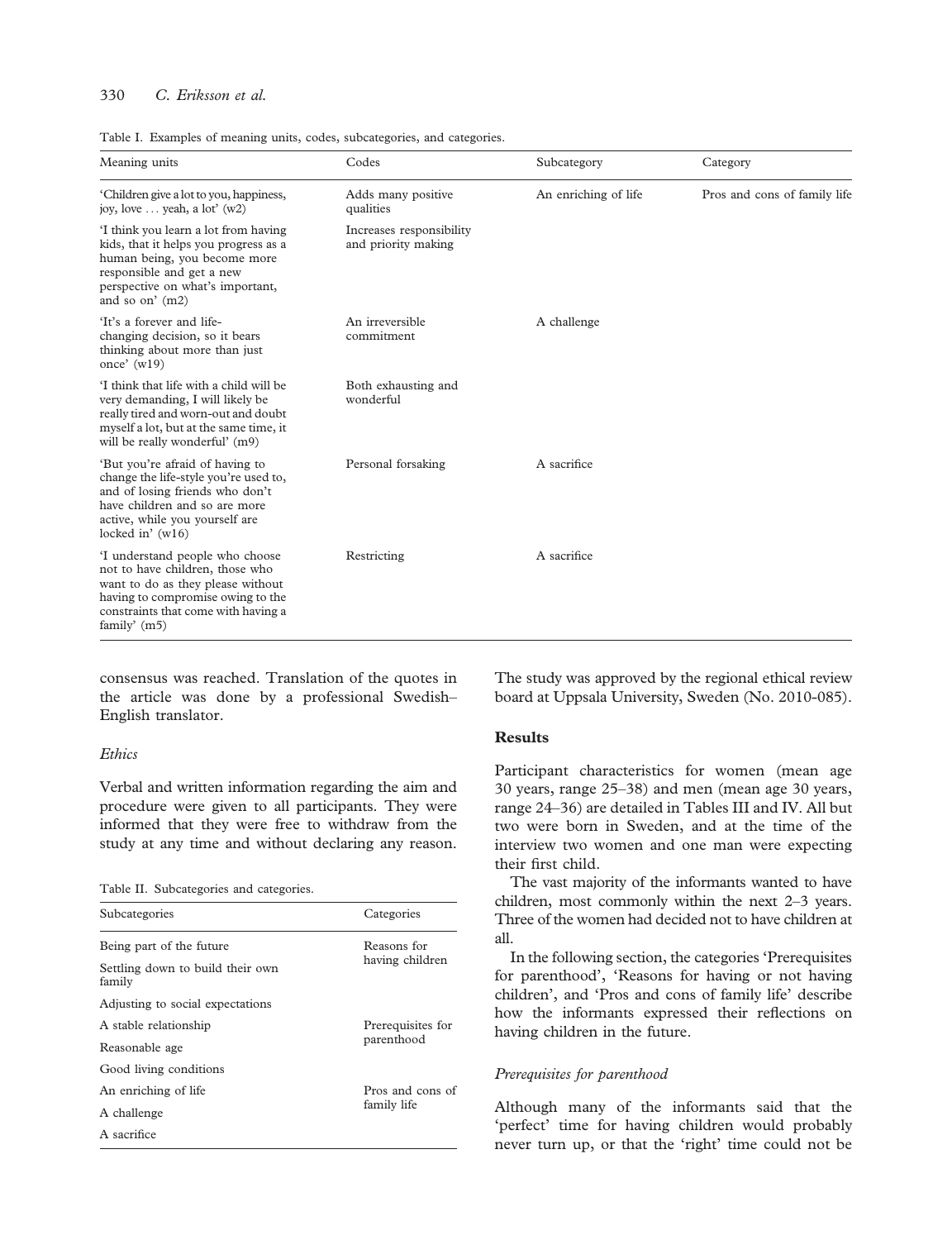Table III. Basic socio-demographic data on the participating women  $(n = 22)$ .

| Participant label Age in years |    | Education           | Civil status |
|--------------------------------|----|---------------------|--------------|
| w1                             | 27 | Economy             | Single       |
| w <sub>2</sub>                 | 27 | Economy             | Cohabiting   |
| w3                             | 28 | Pharmacology        | Single       |
| w4                             | 28 | Pharmacology        | Single       |
| w5                             | 28 | Economy             | Cohabiting   |
| w6                             | 29 | Economy             | Married      |
| w7                             | 30 | Biology             | Cohabiting   |
| w8                             | 34 | Political science   | Cohabiting   |
| w9                             | 36 | Political science   | Cohabiting   |
| w10                            | 38 | Pedagogy            | Married      |
| w11                            | 28 | Economy             | Single       |
| w12                            | 25 | Behavioural science | Cohabiting   |
| w13                            | 28 | Medicine            | Married      |
| w14                            | 26 | Behavioural science | Single       |
| w15                            | 29 | Technology          | Cohabiting   |
| w16                            | 29 | Medicine            | Married      |
| w17                            | 34 | Economy             | Married      |
| w18                            | 29 | Pedagogy            | Married      |
| W <sub>19</sub>                | 35 | <b>Biology</b>      | Cohabiting   |
| w20                            | 30 | Biology             | Cohabiting   |
| w21                            | 29 | Technology          | Single       |
| w22                            | 31 | Medicine            | Cohabiting   |

planned in advance, some prerequisites became obvious. The category 'Prerequisites for parenthood' included three subcategories: 'A stable relationship', 'Reasonable age', and 'Good living conditions'.

'A stable relationship', i.e. a relationship that had lasted for a couple of years, was to most of the informants an important prerequisite for having children. Nevertheless, some of the singles said that if they were to meet the 'right' partner, they might be ready for children quite soon: 'I think that when I meet the right one, then it might not take such a long time before I feel the urge to have children' (w4). The 'right' partner was commonly described as 'someone who shares one's interests and beliefs', 'someone who can be trusted for the future', and 'someone who is in the same phase of life'. The prerequisite of having a partner in the same life-phase was particularly emphasized by both the women and men. One man said: 'We've been together quite a while now and we felt that it was time, seeing as we're both at that stage now' (m13). However, establishing a stable relationship was described by some as the main dilemma as regards having children, especially when living in a

Table IV. Basic socio-demographic data on the participating men  $(n = 18)$ .

| Participant<br>label | Age in years | Education           | Civil status |
|----------------------|--------------|---------------------|--------------|
|                      |              |                     |              |
| m1                   | 27           | Technology          | Cohabiting   |
| m <sub>2</sub>       | 33           | Medicine            | Single       |
| m <sub>3</sub>       | 36           | Medicine            | Married      |
| m <sub>4</sub>       | 31           | Economy             | Single       |
| m <sub>5</sub>       | 33           | Medicine            | Cohabiting   |
| m <sub>6</sub>       | 24           | Technology          | Cohabiting   |
| m <sub>7</sub>       | 26           | Economy             | Cohabiting   |
| m8                   | 27           | Behavioural science | Married      |
| m <sub>9</sub>       | 27           | Political Science   | Single       |
| m10                  | 30           | Economy             | Cohabiting   |
| m11                  | 30           | Economy             | Married      |
| m12                  | 30           | Technology          | Cohabiting   |
| m13                  | 30           | Behavioural science | Married      |
| m14                  | 31           | Technology          | Single       |
| m15                  | 30           | Economy             | Cohabiting   |
| m16                  | 32           | Biology             | Single       |
| m17                  | 29           | Biology             | Cohabiting   |
| m18                  | 34           | Medicine            | Cohabiting   |

big city. One woman explained: 'In a big city people are not as easily satisfied, they have very high expectations and it always seems like there might be someone better around the corner, and living together as partners is not such a high priority either, so finding the right partner is probably the biggest problem, as I see it' (w1). A man commented: 'It's a problem you can really sense, I think, that everyone is continuously searching here and there for the "right partner"<sup>'</sup> (m14). In addition, the difficulty of establishing a stable relationship was also reflected on in relation to women's liberation. One woman explained: 'You can manage just fine on your own, you have a fun life, and you earn good money, you don't need a partner for anything, really, so he has to be really good, otherwise you just can't bother with him' (w4).

'Reasonable age' was considered important by the informants and often expressed as 'not being too young or too old' (m5). Both ends were thought to constitute disadvantages, primarily for the child, but also for the parent. Being 'too young' was seen as having too little experience of life, while being 'too old' was thought to create generation gaps. One woman explained: 'I don't regret not having had children at 22 because I've managed to do so many things for myself and I'm able to give my children so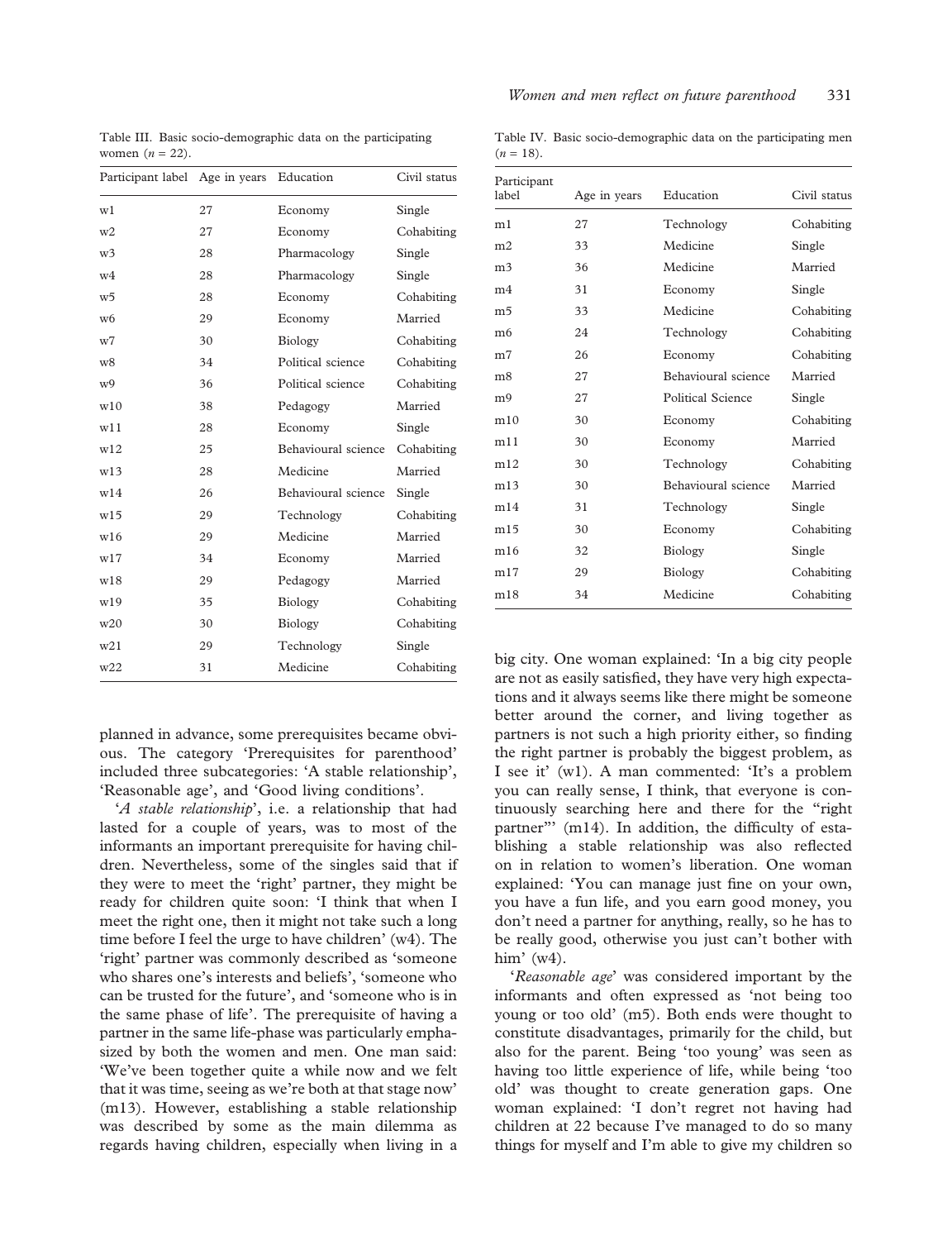much more this way' (w1). A man said: 'If you're approaching 40 then there will be a big difference between the age of the parents and the age of the child, and therefore you won't be as close to your child' (m12). It was also common, especially among the women, to relate the reasonable age of childbearing to the age of one's own parents: 'My mother was 29 when she had me and then she had my two sisters, so around 30 is a good age, I think' (w15), or to an expected, but unidentifiable 'biological sign'. As an example one woman said: 'So when is the right time, that's the eternal question, and everyone says "one day you'll just feel it's the right time", but I can't say that I've felt that yet' (w9). Another woman explained: 'I've always loved children and thought that I would have some of my own by this time, and that the older I got, the closer it would feel, like that the penny would drop, "Now it's time", but in reality, it's still just as far away' (w2). In addition, the reasonable age was also considered in relation to reproductive capacity, and both women and men expressed awareness of the natural decline in fertility at higher ages, even though this was not set in advance. Another man said: 'My wife will turn 34 soon, so we don't have so many years left, but we still feel like we can wait a couple of years' (m3), and one woman related: 'I know that you are most fertile in your 20s, then it goes downhill, but I don't feel any pressure, but perhaps just before 35, maybe at 34, or at 33' (w3).

'Good living conditions' were mentioned as crucial for having children, and a 'healthy personal economy', i.e. 'not having to save and scrape' (m6), was perceived as important, which required having ended student life and started a professional career. As an example one woman said: 'Having reasonable finances, because that was something I experienced as a student, that there was never enough money, so at that time it was a relief not to have a child to provide for' (w10). For many of the informants, good living conditions also implied having good housing in a good environment. As an example one man said: 'I would first, really prefer to find a roomy apartment or a child-friendly house' (m1), and another man explained: 'We actually checked to make sure there were good child-care facilities and schools and so on before we moved' (m6). On the other hand, some expressed that even though these conditions were worth aiming at, they would not be decisive for their decision to have children. According to one man: 'It's not very important to have a lot of money, but it's always helpful to have stable finances, so to speak, but if I wanted to have children without having all that, I would have them anyway, I don't think you should be overly worried about it, if you really want children, then it will work itself out' (m14).

#### Reasons for having children

The category 'Reasons for having or not having children' included three subcategories: 'Being part of the future', 'Settling down and build their own family', and 'Adjusting to social expectations'.

'Being part of the future' consisted of statements related to a wish to be part of and experience another human being's development, 'The privilege of raising a child and participating in a child's growth' (w5). It also involved comments that revealed a desire to reproduce, to pass on one's heredity, familial ties, and beliefs, a desire more widely expressed by the men than by the women. As an example, one man explained: 'The reasons I want to have children are to pass on my heritage, to be part of something together with my partner, and to pass on my knowledge and traditions' (m1). Another man stated that procreating was a human duty: 'I want to have children and I think that if you can have children, you should have children, not having children is very selfish' (m4). On the other hand, one woman who had decided not to have children expressed the opposite view: 'Wanting to have a little mirror image of yourself or the feeling that "now my legacy will live on because my genes will be preserved" is an egotistical undertaking that I just don't understand' (w8). In addition, having children was also thought to be the ultimate confirmation of the relationship with one's partner: 'We felt that nothing more was needed for us to feel satisfied with our future life together' (w6), or simply as a desire to create life: 'Personally, I find life to be such a joy, so I really want to pass it on to another human being'  $(w18)$ .

'Settling down and build their own family' involved reasons for having children that often were related to the informant's own upbringing. One woman said: 'It has been wonderful for me to grow up with siblings, so the dream is to have a similar family of my own'  $(w1)$ . Siblings were considered important to developing a sense of solidarity, and when creating one's own family unit two children were thought to be just right. One man explained: 'You're not alone; you always have someone who is there for you and someone who is your best friend, and whom you can have fun with. So I think I'd like to have three children, though it will likely be two, because that feels more normal' (m2). It was also common to express a wish to be the same kind of parent one's own parents were: 'I had a wonderful childhood, my parents created all the foundations for me to be successful in life, and I want to give my children the same opportunities' (m1). For both the women and men, a nuclear family was the foremost desire. One woman related: 'I grew up with parents who are still married and I'm very satisfied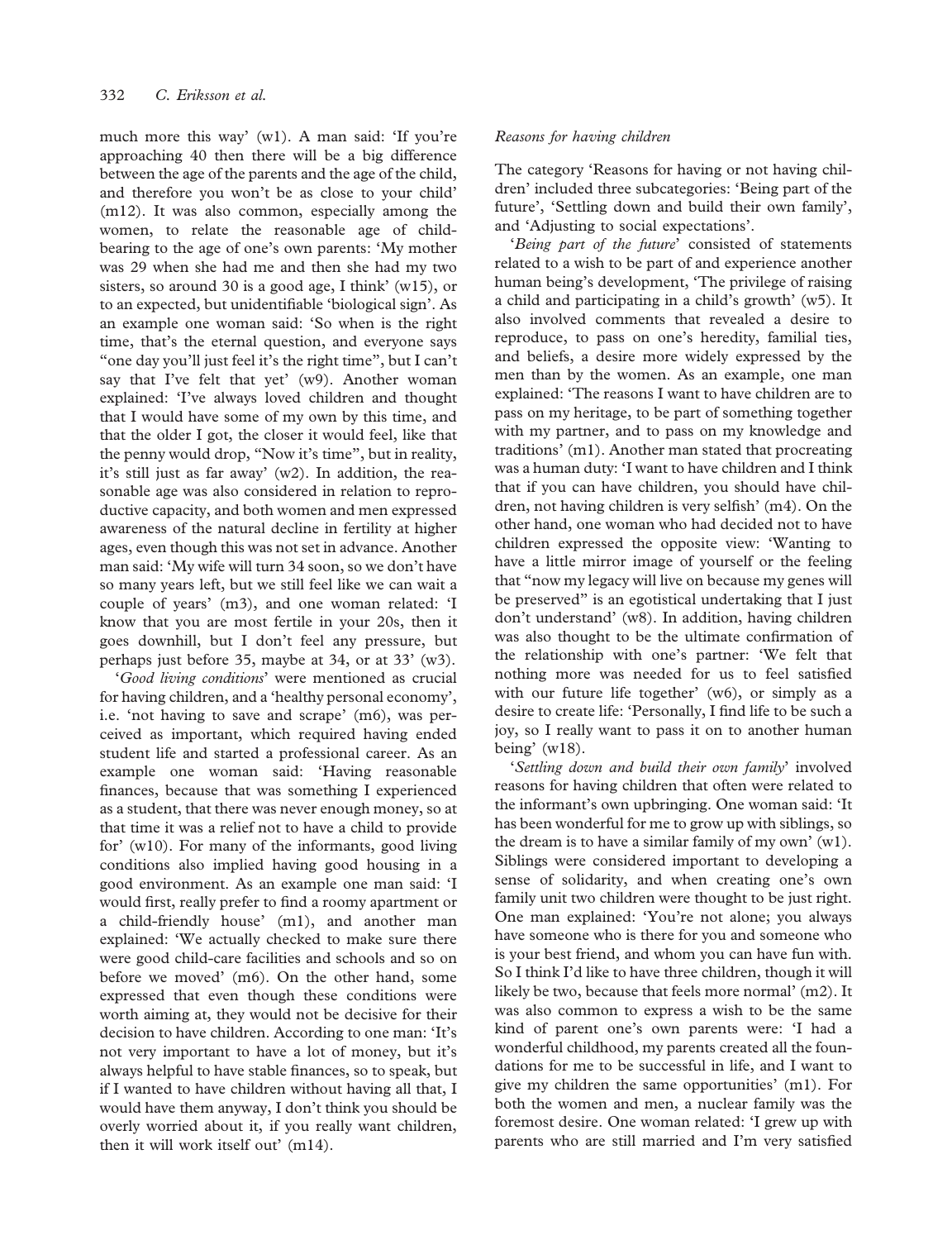with that, and I would like my children to have the same experience I had' (w5). However, alternative family constellations were also mentioned. One man said: 'I have a number of friends who have children and are divorced and it seems to work alright, so I think that if you want to have kids then that's okay, even if it's not with your "one and only lifelong partner" (m14). Another woman said: 'I have even calculated that I can make it on my own as a single mother, too, if it should come to that' (w4).

'Adjusting to social expectations' consisted of reasons related to the life-style of people in one's immediate social environment. One woman said: 'Not many of my friends or work-mates are interested in having children right now, though there is a difference in the type of discussions we have today as compared with a few years ago, at that time children weren't even a natural topic of conversation, so the thought of having children has become less distant now' (w3). And one man stated: 'I come from a small town where a lot of my friends started having kids a long time ago, and I would surely have been the same way if I'd stayed there' (m14). 'Adjusting to social expectations' also included statements revealing experiences of social pressure to have children. One married man described being under constant pressure at home: 'I am constantly being nagged that it's "time" now, because my wife is very keen on having children' (m11). Some of the women described pressure related to social norms and expectations about what it means to be a woman: 'You get those kinds of comments all the time, especially when you have a steady partner: "Why aren't you having children?"" (w7). In addition, having children was also considered a social milestone, i.e. 'that you've succeeded with that goal in life, to have children' (w2), or as the way to finally become an adult: 'You're looked upon as more grownup when you've had children, I think' (m12). One of the women who had decided not to have children said: 'It's the constant questioning and the feeling that there's something wrong with you because you don't want to have children, because a woman is expected to want children' (w10).

#### Pros and cons of family life

Even if the vast majority of informants said that they wished to have children in the future, most of them also suggested that there were more than two sides to that coin. The category 'Pros and cons of family life' included three subcategories: 'An enriching of life', 'A challenge', and 'A sacrifice'.

'An enriching of life' included comments revealing the expectations that having children would entail the addition of many positive qualities to one's life. One

woman said: 'Children give a lot to you, happiness, joy, love ... yeah, a lot' (w2). And a man related: 'Sharing the happiness of having a child with your partner, those around you, relatives and friends, I hope and believe that it will be a great joy' (m12). Having children was also perceived as something that helped one develop as a human being and increased one's sense of responsibility and priority setting. A man explained: 'I think you learn a lot from having kids, that helps oneself to develop as a human being, you become more responsible and get a whole new perspective on life, a new outlook on what's important, and so on' (m2). Some said that having children may create positive behavioural changes and turn a person's attention away from oneself and toward another human being. As one woman explained: 'I think that having children would have a very positive effect on me; that I would calm down a little and become more down-to-earth, and then, of course, that I would focus on someone other than just myself' (w5), and one man related: 'You're not the prime consideration, but your needs come a distant second to someone else's, and I believe that aspect is helpful later on' (m5). In addition, having children was also reflected on as a turning-point that could change one's life, causing it to move in a new direction. As an example one man said: 'Friends I talk to say that having children is the best thing that ever happened to them, it's even the case that those of them who had problems with various jobs and drugs and so on when they were younger have become completely different people since they had children, and you can see how happy they are' (m1).

'A challenge' included statements indicating that most of the informants looked forward to having children. However, because parenthood is an irreversible commitment, the decision to have children was seriously considered. One woman explained: 'It's a permanent and life-changing decision, so it bears thinking about more than just once' (w19). And one man said: 'It's a big responsibility and you probably feel more alone today. There is no safety net if things go wrong, so you have to manage it on your own' (m7). The challenge of having children was also expressed in relation to perceptions about oneself as a parent, or what family life was supposed to be like. Another woman said: 'I think I'm going to be a nervous wreck that won't get any sleep at all and that I'll get really frustrated because the child won't do what I want it to or what I think it should do' (w6). According to another man: 'I think that life with a child will be very demanding, I will likely be really tired and worn-out and also doubt myself a lot, but at the same time, I think life with a child will be really wonderful' (m9). In addition, having children was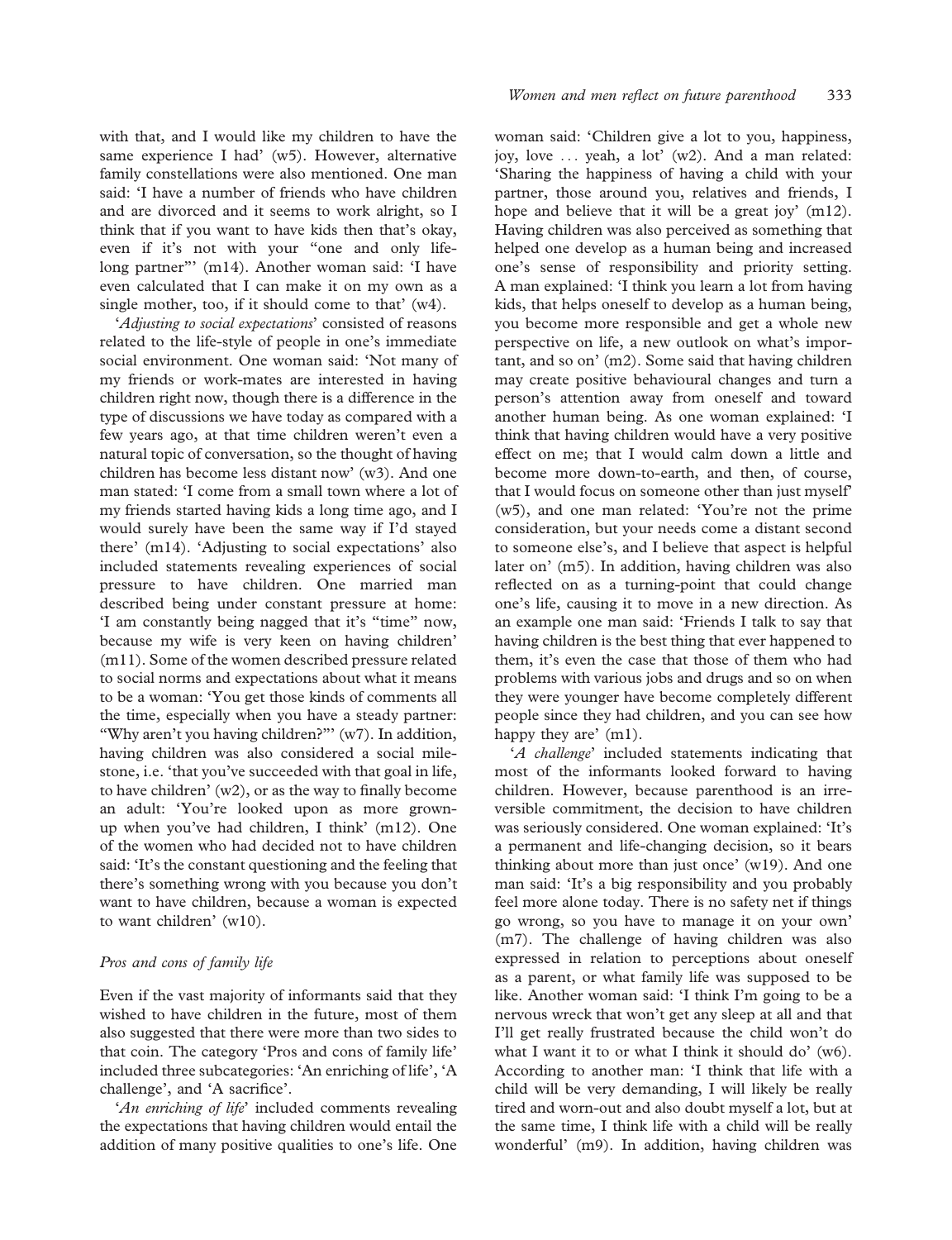also seen as a challenge for the relationship with one's partner. One man commented: 'Having children could well put quite a strain on a relationship too; I've heard that nearly half of all parents of small children separate' (m17).

'A sacrifice' consisted of comments revealing the perception that having children also entailed quite a lot of personal sacrifice, although this was more widely expressed by the women than by the men. One common concern was 'losing freedom' (w1), often described in terms of being restricted from doing things that were perceived as difficult or in conflict with family life. As an example, one woman said: 'We dream of going to Antarctica, of getting on a ship and looking at the animals, you can't do that when you have children' (w9). One man related: 'I understand people who choose not to have children, those who want to be able to do as they please without having to compromise, owing to all the constraints that come with having a family' (m5). 'A sacrifice' also implied concerns about giving up one's private or social way of living. Feelings of being afraid were expressed: 'But you're also afraid of having to change the lifestyle you're used to, and perhaps of losing friends who don't have children and so are more active, while you yourself are locked in, which I understand is quite common' (w16). 'A general fear of letting go of habitual life patterns and routines: I have to feel ready to go on to the next stage. Well, I bet I'll be a 33-yearold first-time mother' (w4). 'A sacrifice' was also expressed in terms of 'losing oneself'. One woman who had decided not to have children explained: 'I have taken care of my nieces and nephews for extended periods of time and have experienced how you lose your sense of self, of being your own person, you don't have a thought for yourself, but are completely focused on what the child is doing and how to avoid the next disaster' (w8). In addition, 'A sacrifice' also included concerns on the part of the women about damaging their body. One woman said: 'Then it is a little awkward that so much depends on us women, even if it's a privilege too, but we're the ones who get pregnant, who will undergo these body changes and well, how will I look after child-birth?' (w15).

# Discussion

Our main finding was that these highly educated women and men in their 30s tried to balance their wish to have children in the future with important prerequisites such as good living conditions and a stable relationship, while avoiding being too old. They expressed thoughts about 'a reasonable age', and they were aware of the age-related decline in the female reproductive capacity, but still the majority wanted to

wait. Postponement of first birth has caused concerns, but a recent publication describing the situation in the Nordic countries indicated that fertility postponement does not always imply fewer children on an aggregate level (12). On a personal level, couples will nevertheless experience age-related infertility, if they intend to have children at an age when female fecundity is decreased.

Our impression was that men and women reflected in much the same way, with some exceptions. Few men described having children in terms of 'A sacrifice', while this view was repeatedly voiced by the women. We believe that this finding reflects the situation for parents in many countries at present. Although more and more men share parental leave, particularly among highly educated men, it is still the norm that women in Sweden take longer breaks from their professional careers after child-birth (13). Bernhardt and Goldscheider, who analysed Swedish survey data on attitudes toward parenthood among young adults, found that both men and women generally perceived more benefits of parenthood than costs. Women with more egalitarian attitudes, however, perceived fewer benefits than did those with more traditional attitudes (14).

The experiences of social pressure to have children were more extensively described by the women. For example, some women felt they were constantly being questioned about why they do not have children, especially when living in a stable relationship. This illustrates stereotyped preconceptions about femininity and motherhood, in line with earlier research describing motherhood as the most gender-oriented female activity of all (15,16). Lampic et al. found that women were less likely than men were to accept a life without children (6).

There were some hesitations expressed when the informants discussed their longing for children in the category 'Pros and cons of family life' and the decision to have children was seriously considered. Some of these highly educated women and men in their 30s may later realize that having children was connected with more benefits than costs, thus making it easier for them to decide on further child-bearing. Oláh and Bernharth, in an analysis of child-bearing trends in Sweden, concluded that gender equality may contribute to delayed child-bearing, on the one hand, and favour 'recuperation' and thus lead to higher completed fertility, on the other (17). A recent report from Statistics Sweden has shown that having a third child has in fact become a new trend that is stronger in metropolitan areas. Women born in 1980 are more likely to have a third child than are women born 10 years earlier (18). The 'child-free' informants in the present study were between 24 and 38 years old, and maybe some of the youngest of our informants will nevertheless end up with three children, if this trend continues.